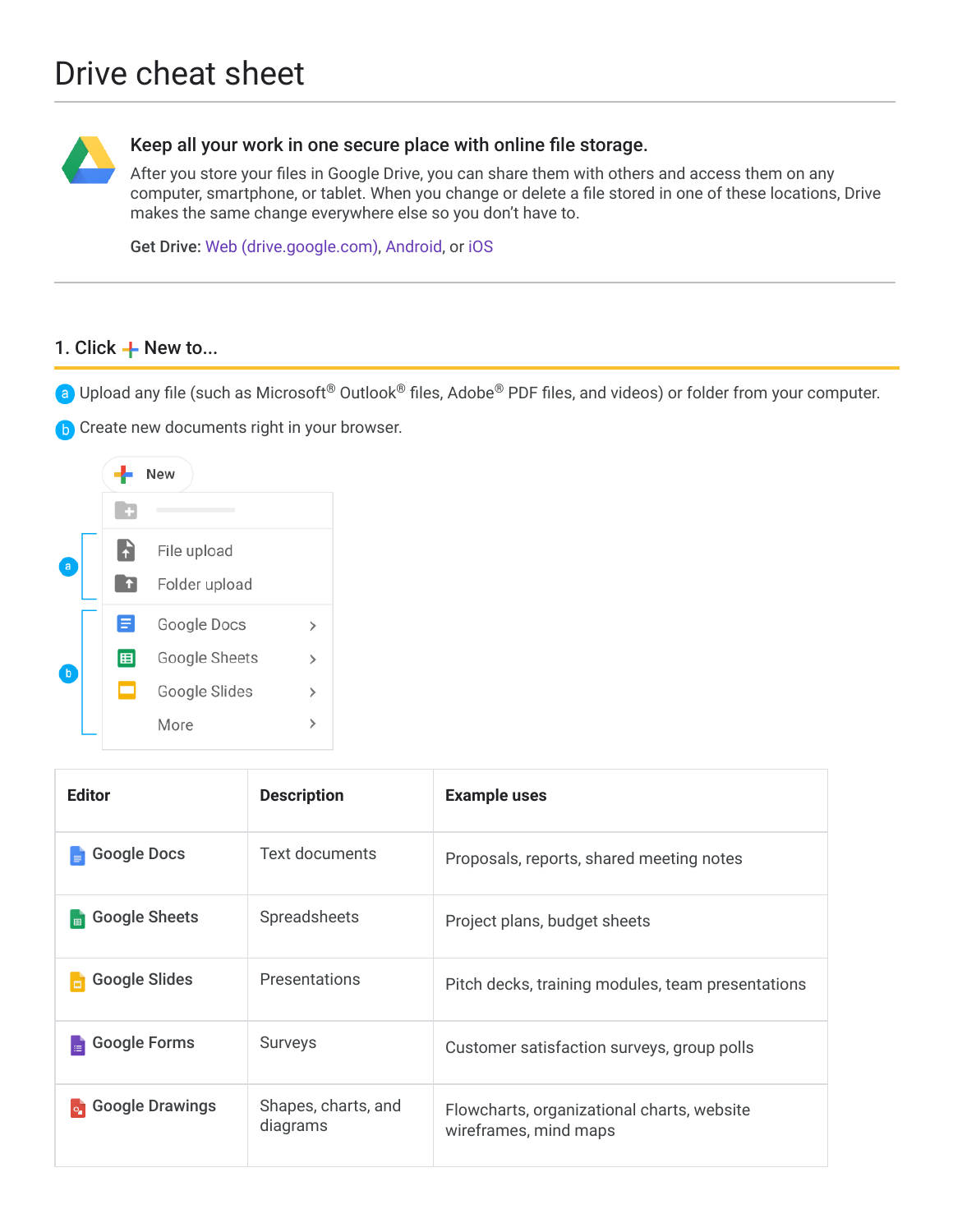| <b>Editor</b>       | <b>Description</b> | <b>Example uses</b>                     |
|---------------------|--------------------|-----------------------------------------|
| $\Box$ Google Sites | Websites           | Team sites, project sites, resume sites |

# 2. Work with files stored in Drive.



3. Share your files and folders by clicking Share  $+$  and then choose what collaborators can do. They'll get an email notification, too.

|             | <b>Delete files</b><br>& folders | Add &<br>remove<br>files and<br>folders | Share or<br>unshare<br>files and<br>folders | <b>Edit</b><br>files | <b>Comment</b><br>or suggest<br>edits in<br>files | <b>View files &amp;</b><br>folders |
|-------------|----------------------------------|-----------------------------------------|---------------------------------------------|----------------------|---------------------------------------------------|------------------------------------|
| Is owner    |                                  | $\checkmark$                            | $\checkmark$                                | $\checkmark$         | $\checkmark$                                      | $\checkmark$                       |
| Can edit    |                                  | $\checkmark$                            | $\checkmark$                                | $\checkmark$         | $\checkmark$                                      | $\checkmark$                       |
| Can comment | X                                | X                                       | Χ                                           | X                    | √                                                 | $\checkmark$                       |
| Can view    | Χ                                | X                                       | Χ                                           | X                    | Х                                                 |                                    |

## 4. Add shared files to My Drive.

Note: When you move a shared file to My Drive, it only moves the file in your view, not in anyone else's.